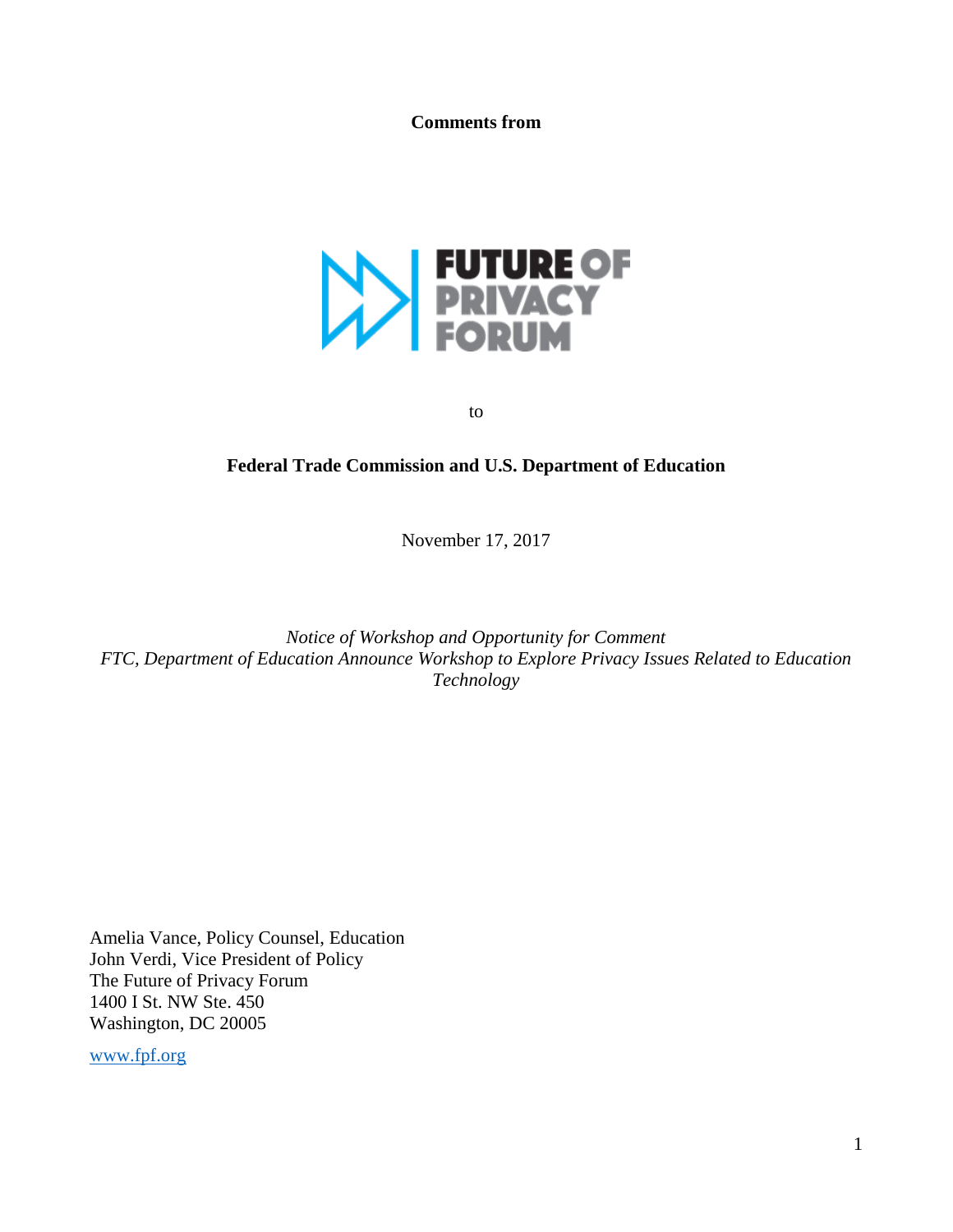On behalf of the Future of Privacy Forum (FPF), we are pleased to submit these comments in response to the Federal Trade Commission (FTC) and U.S. Department of Education's (USED) Request for Comment in advance of the December 1, 2017 workshop to explore privacy issues related to education technology ("Ed Tech"). FPF is a Washington, DC based non-profit organization that serves as a catalyst for privacy leadership and scholarship, advancing principled data practices in support of emerging technologies.

FPF has been working on student privacy for some time. Among other accomplishments, we jointly created the [Student Privacy Pledge](https://studentprivacypledge.org/) with the Software and Information Industry Association (a voluntary and legally binding promise by more than 300 Ed Tech companies as of November 2017 regarding the handling of student data); have read or provided comments on the more than 600 student privacy bills introduced in 49 states since 2014 and the eight federal bills introduced in 2015; released numerous resources on student privacy, including a [guide](https://ferpasherpa.org/resource/student-data-and-de-identification-understanding-de-identification-of-education-records-and-related-requirements-of-ferpa/) for de-identifying student information under FERPA; and created [FERPA|Sherpa,](https://ferpasherpa.org/) a website compiling education privacy resources and tools with sections aimed at parents, schools, service providers, and policymakers. We work frequently with all of the relevant stakeholders in the student privacy realm, from districts and Ed Tech providers to parents and policymakers.

We thank the FTC and USED for requesting comments on the broad range of legal and policy issues related to applying COPPA in schools and how it intersects with FERPA. Our comments focus on two areas where we think additional clarity is needed on the intersection between COPPA and FERPA: when schools can give consent to Ed Tech providers without parental approval under COPPA; and whether the rights and safeguards provided to parents under COPPA accrue to schools when they are providing that consent.

For clarity, our comments use the term "schools" to refer to any school, such as a district, regional agency, or state education agency that are contracting with an Ed Tech provider.

# **FERPA Imposes Requirements on Schools and their Relationships with Ed Tech Providers**

Under FERPA, the "school official" exception allows schools to share student data with entities – called "service providers" – designated as school officials. These service providers can only receive student personally identifiable information if they:

- perform institutional functions for which the school would otherwise use its own employees;
- function under the direct control of the school or district with respect to the use and maintenance of education records;
- use any student information only for purposes authorized by the school; and
- have a legitimate educational interest as determined by the school in the information they are receiving.

These restrictions are generally confirmed in contractual agreements between schools and service providers, which can be either a written contract or "click-through" terms of service if those terms allow the school to maintain direct control. While there is no formal definition of "direct control," the U.S. Department of Education has provided guidance indicating that a lack of direct control could be found if the service provider says in their contract or terms of service that they: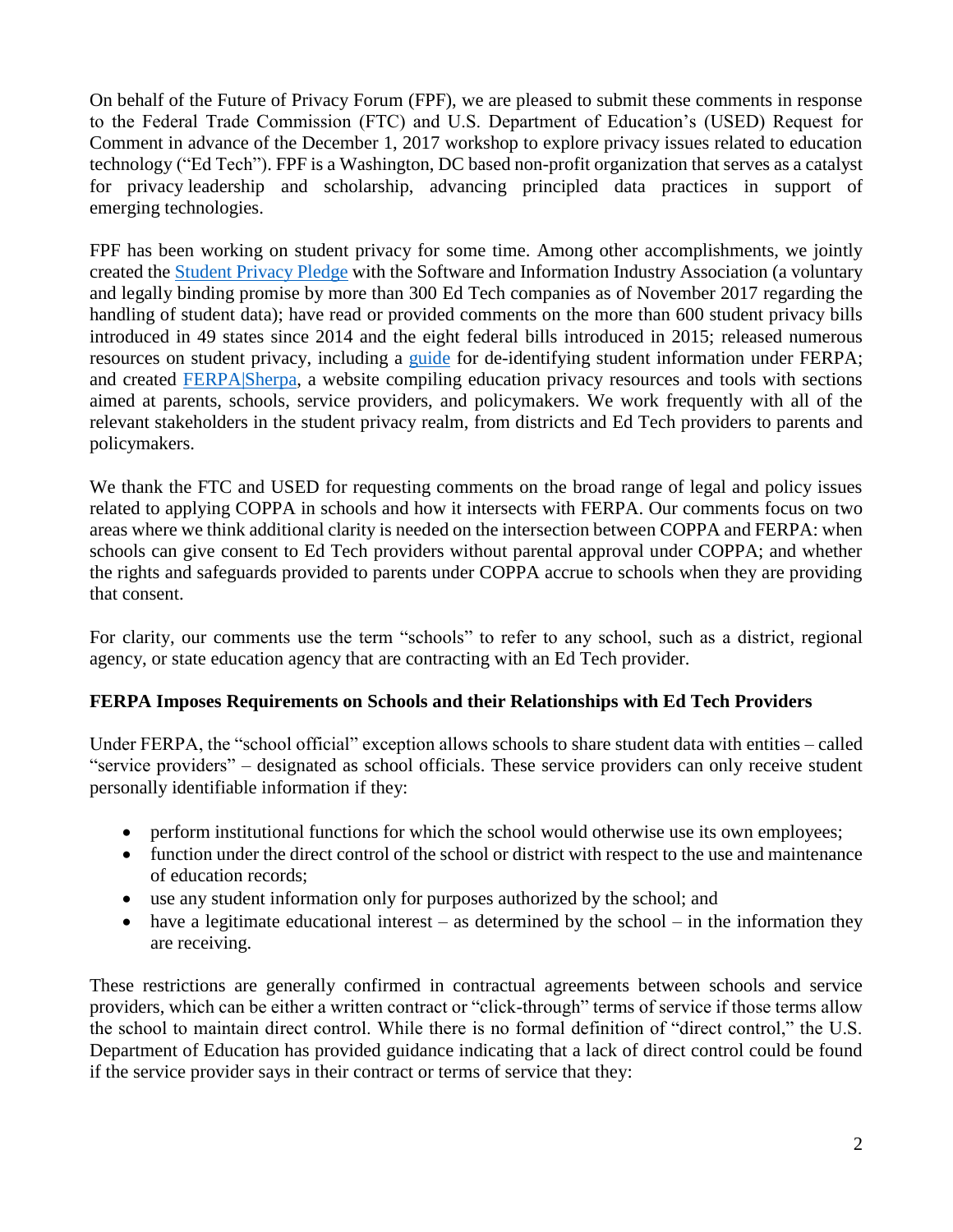- May modify the terms of agreement at any time without notice or consent from the school or district;
- May use student data to market or advertise to students or their parents or mine or scan data and user content for the purpose of advertising or marketing to students or their parents;
- May use data for any purpose other than the purpose for which the data was originally provided to the service provider without notice to users;
- May use student personally identifiable information after it is no longer needed or after the school or district requires that that information be deleted;
- May not require their subcontractors to adhere to the service provider's terms of service;
- May collect data about the student from a third-party source if the student logs into the service through a third-party website, such as a social networking site;
- May share student personal information that the user is not knowingly providing to the service, such as metadata that may be personally identifiable;
- May share de-identified information, but define de-identification too narrowly;
- Are claiming ownership over the student data or copyright or a license to use student data or uploaded school or student user content;
- May in any way limit the school or district's access to student information when requested; and
- May not mention security protections.<sup>1</sup>

# **Greater Clarity is Needed on the Intersection of COPPA and FERPA Requirements**

While FERPA's requirements for school relationships with Ed Tech providers are fairly clear as described above, the requirements of COPPA when Ed Tech providers collect student personal information from schools are not sufficiently clear for many stakeholders including Ed Tech providers, parents, schools and districts, or state education agencies.

#### Unintended Consequences of Mandating Consent

- Administrators have to manage multiple systems to provide basic services.
- . Teachers find classrooms divided between some students who are permitted to use various educational tools and others who are not.
- Students miss out on accessing valuable educational content.

 $\overline{a}$ 

. The results of classroom, school, and district assessments become skewed.

*Image from FPF's publication "Student Data: Trust, Transparency, and the Role of Consent."*

COPPA is not as clear about how schools may provide consent to the use of Ed Tech in schools for children under thirteen. While Section M of the FTC's FAQ on COPPA does say that "schools may act as the parent's agent and can consent to the collection of kids' information on the parent's behalf," this statement could be interpreted either as similar to FERPA's school official exception, or as requiring that, since schools are acting as "the parent's agent," they must actively seek

out parental consent before they can consent to an Ed Tech tool that will be receiving student data from being used.

It is vital that this confusion be clarified, and that the FTC also provide clarity on whether the full panoply of COPPA rights and safeguards accrue to the school rather than the parent.

<sup>&</sup>lt;sup>1</sup> https://studentprivacy.ed.gov/sites/default/files/resource\_document/file/TOS\_Guidance\_Mar2016.pdf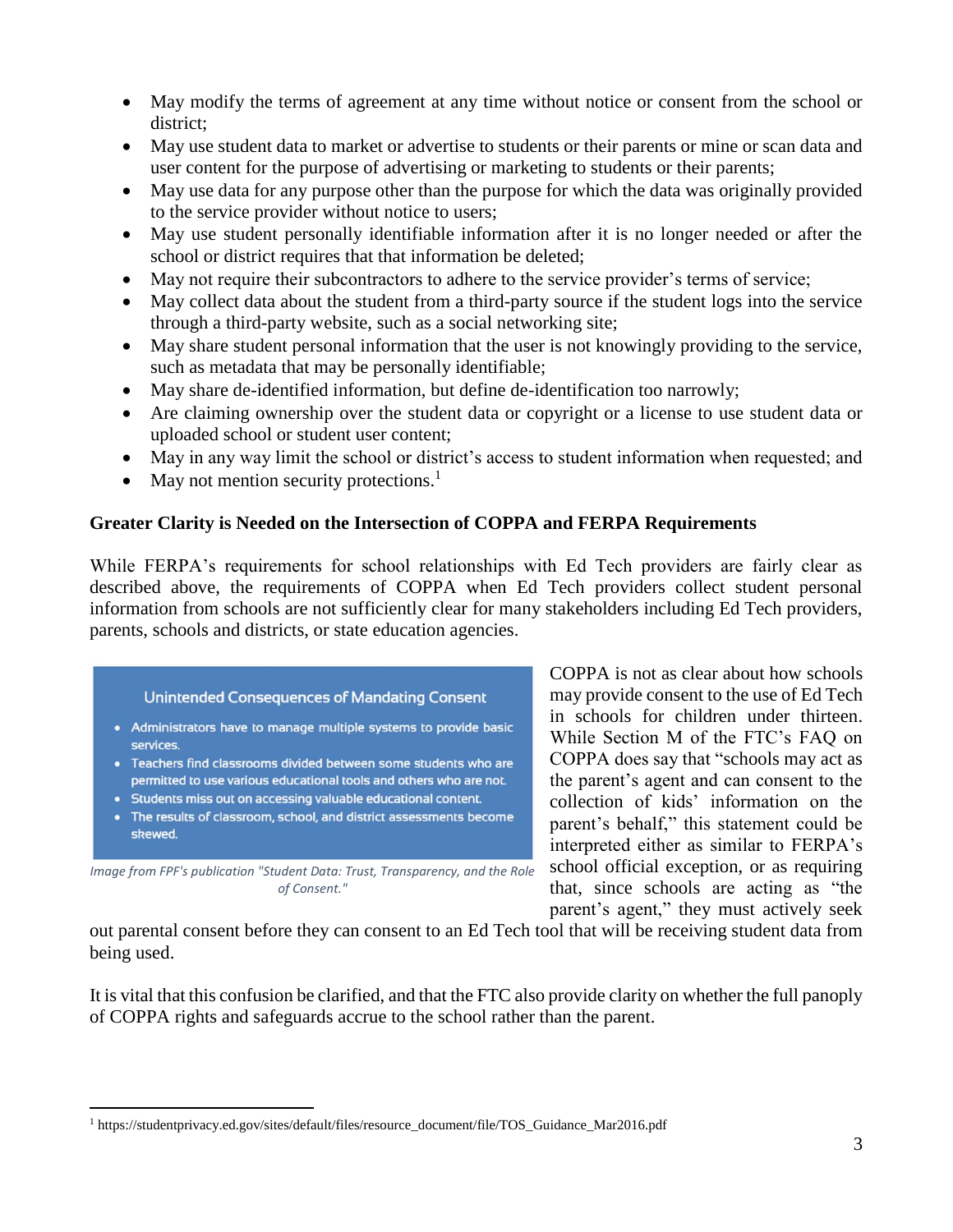*Schools Should Be Able to Provide Consent for the Use of Ed Tech When It Will Be Used Exclusively for an Educational Purpose*

The inference that schools must obtain parental consent is that parents would have the option to say no, which would create a massive burden on schools and shut down or inhibit many vital school functions. As FPF examines in our publication "Student Data: Trust, Transparency, and the Role of Consent,"

*Like many other organizations, schools partner extensively with outside parties, including volunteers and contractors, to perform basic administrative tasks. Schools use outside parties to run cafeterias, administer electronic student information systems and provide digital learning resources, and these relationships often require sharing student information. Privacy laws generally recognize that these third parties who act on behalf of an organization should be treated as an integral part of the organization itself, so long as the organization remains in control of the data. Thus, efforts to encourage parents to opt-out of school systems simply because certain functions are outsourced could be especially disruptive… Taken to the extreme, individual students might be able to access one educational tool but not another, throwing a teacher's lesson plans into disarray. Teachers and administrators would have to constantly juggle classrooms and teaching instruction to account for which students are allowed to do what.<sup>2</sup>*

Allowing parents to opt out of essential school functions could also create equity and privacy issues, requiring parents to evaluate a technological tool that many of them have no experience in understanding. Joel Reidenberg, a widely acknowledged student privacy expert, notes that providing parental opt-outs does not solve student privacy problems, since the "complexity and sophistication of the data uses would make it difficult for the average parent to know what they're consenting to."<sup>3</sup> As FPF describes in our publication "Student Data: Trust, Transparency, and the Role of Consent,"

*When concrete privacy concerns are identified, schools should protect all students' privacy, not just those students who might have opted-out of certain non-educational uses. For example, personalized learning tools raise concerns about the leakage of student data profiles into the non-education and employment environments, limiting students' options as they transition into the working world. Instead of allowing some students to opt-out of an otherwise promising development in education technology, such concerns are better addressed by restricting how data collected through personalized education technologies can be used. This way every student would receive the benefits and have his or her privacy protected.<sup>4</sup>*

However, there are some situations where parental consent is allowable and desirable. Under FERPA, for example, parents are given the right to opt out of sharing "directory information." This exception allows information to be shared as deemed appropriate by the school for things like announcing the names of the football team, the school yearbook, play programs, or a public honor role. Directory information is also often disclosed to companies that provide school pictures or class memorabilia like

 $\overline{a}$ 2 Jules Polonetsky & Joseph Jerome, Student Data: Trust, Transparency and the Role of Consent (2014), https://fpf.org/wpcontent/uploads/FPF\_Education\_Consent\_StudentData\_Oct2014.pdf.

<sup>3</sup> Ellis Booker, Education Data: Privacy Backlash Begins, Info. Week (Apr. 26, 2013),

http://www.informationweek.com/education-data-privacy-backlash-begins/d/d-id/1109713?.

<sup>4</sup> Jules Polonetsky and Joseph Jerome, Student Data: Trust, Transparency and the Role of Consent (2014), https://fpf.org/wpcontent/uploads/FPF\_Education\_Consent\_StudentData\_Oct2014.pdf.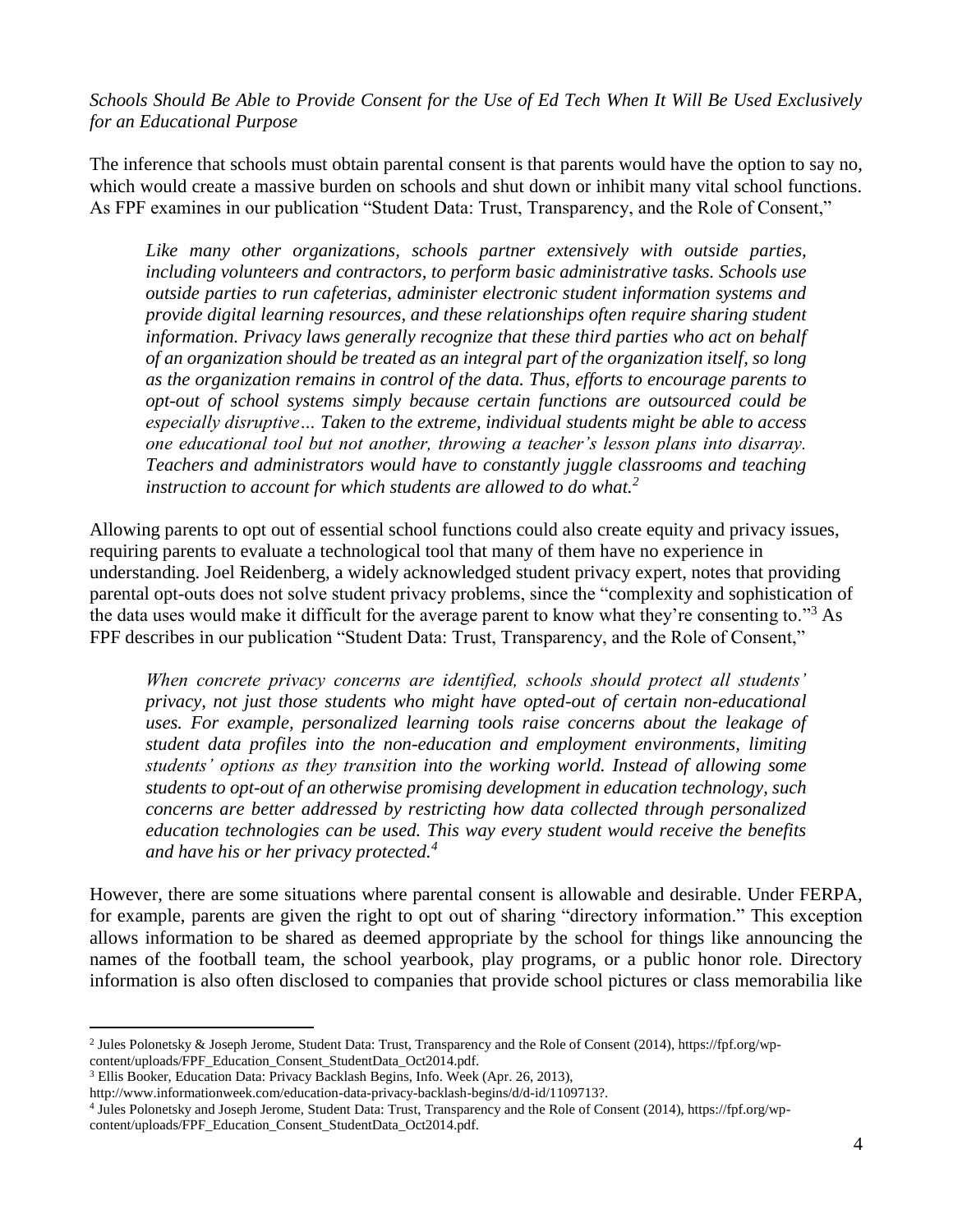class rings. Because the sharing of this information is not necessary to essential school functions, parents are provided an annual notice about directory information and an opportunity to opt out of its sharing.

Similarly, if COPPA is interpreted to allow for schools to provide consent to share student personal information with Ed Tech providers without express parental consent, this should be, as described in Section M, "limited to the educational context," and defined as "where an operator collects personal information from students for the use and benefit of the school, and for no other commercial purpose."

It would be useful for the FTC to provide greater clarity on what is meant by "educational context" versus "commercial purpose." This clarity does not have to be in the form of an exhaustive list, but simply describe some characteristics that clearly place the use or action of an Ed Tech company product into either the educational or the commercial context.

A big challenge to districts is figuring out when explicit permission is needed from parents for COPPA compliance. Most situations are fairly clear: for example, an application that is used by students to play math games or that takes attendance and allows teachers to note how students are behaving clearly are applications being used for an educational purpose. However, most Ed Tech providers also use student data to fix and improve the product as well as create new products. This is common practice in other sectors, including for offline educational products like textbooks that go through extensive vetting and improvement in response to feedback. Improving a product should be considered an educational purpose because additional and improved versions are better at performing the function that the product is meant for, which increases student success when using the product. It would be helpful if the FTC clarified that product improvement and development are acceptable uses under the educational purpose requirement.

Similarly, most state student privacy laws aimed at Ed Tech providers allow for "recommendation engines." For example, if a student is playing a math game in an application consented to by the school, this allows them to see a recommendation at the end of the game that tells them they should play a geometry or algebra game next. State laws that allow for this also require that recommendations only be provided if the Ed Tech provider will not be receiving any form of payment in return for providing the recommendation. A clarification by the FTC that this type of use would be considered an "educational purpose" – perhaps only when the school itself consents to these recommendations – for the purpose of schools providing COPPA consent would be very useful to both schools and Ed Tech providers.

One other area of confusion that it would be useful for the FTC to clarify is how it works when parental consent should be obtained because the application will be used for a non-educational purpose. Unfortunately, while overseeing applications from companies to become signatories to the Student Privacy Pledge, FPF has occasionally seen clauses in contracts where Ed Tech providers attempt to fully shift the burden of their COPPA responsibilities onto schools, essentially making schools their agents and requiring that the school certify that they will ensure COPPA compliance on behalf of the company. While it may, in some situations, be appropriate for schools to serve as the intermediary between parents and the company to facilitate and maintain a record of parental consent, making that the default regime when non-educational services are being used in schools likely imposes more of a burden on schools than is appropriate for a law aimed at regulating Ed Tech providers. It is also essential that, even if schools are facilitating getting parental consent, Ed Tech providers are still subject to and responsible for COPPA's security, advertising, and other restrictions. FPF believes it would be useful for the FTC and USED to offer joint guidance on the responsibilities of schools versus Ed Tech providers in this context.